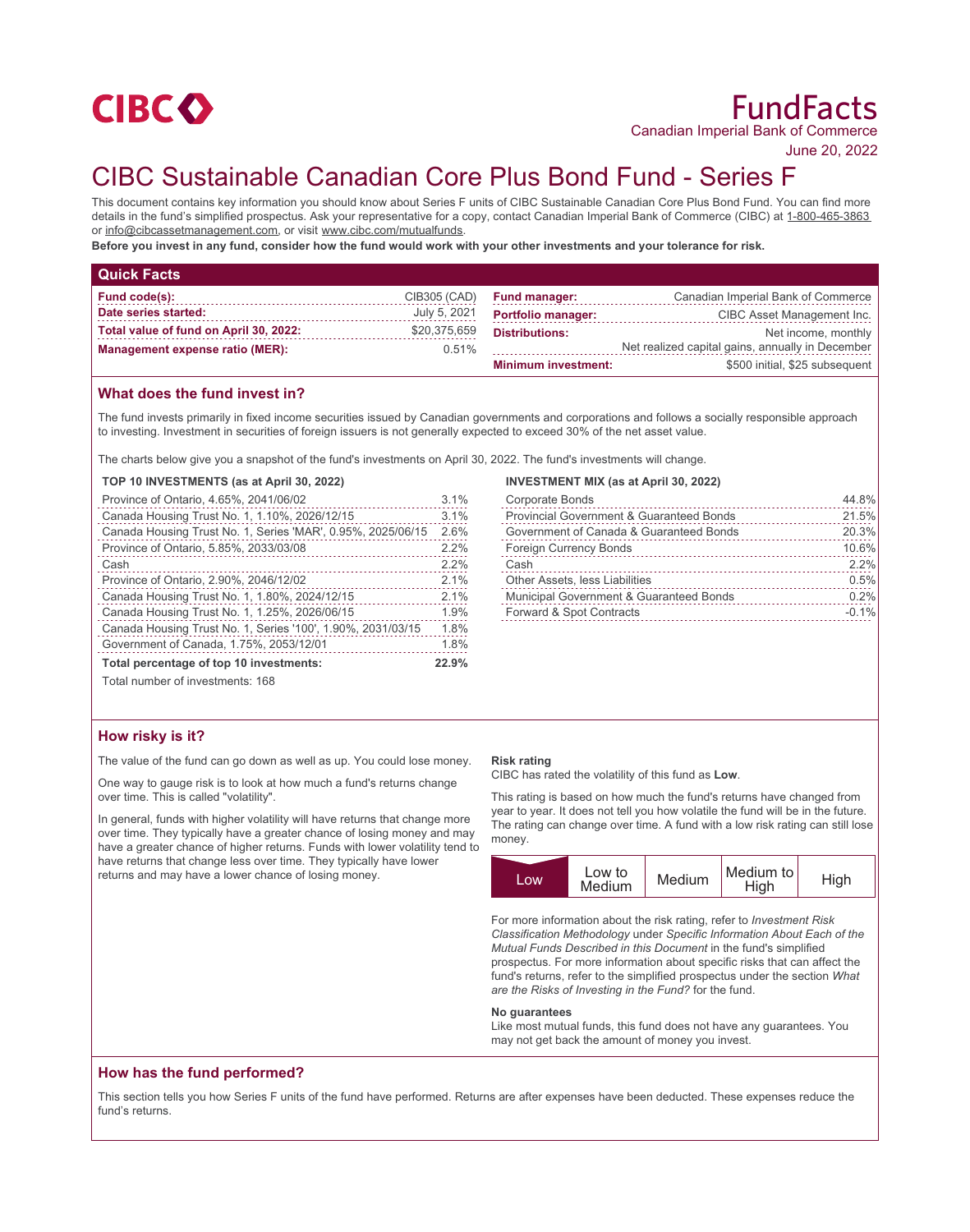## **YEAR-BY-YEAR RETURNS**

This section tells you how Series F units of the fund have performed in past calendar years. However, this information is not available because the fund has not yet completed a calendar year.

#### **BEST AND WORST 3-MONTH RETURNS**

This section shows the best and worst returns for Series F units of the fund in a 3-month period. However, this information is not available because the fund has not yet completed a calendar year.

## **AVERAGE RETURN**

This section shows the value and annual compounded rate of return of a hypothetical \$1,000 investment in Series F units of the fund. However, this information is not available because the fund has not yet completed 12 consecutive months.

| Who is this fund for?                                                                                                                                                                                                                                                       | A word about tax                                                                                                                                                                                                                                                                                     |  |
|-----------------------------------------------------------------------------------------------------------------------------------------------------------------------------------------------------------------------------------------------------------------------------|------------------------------------------------------------------------------------------------------------------------------------------------------------------------------------------------------------------------------------------------------------------------------------------------------|--|
| Investors who:<br>• want a fund with a socially responsible approach to investing;<br>• are seeking higher returns than those available on money market<br>instruments and are willing to accept some additional risk; and<br>• are investing for the short to medium term. | In general, you will have to pay income tax on any money you make on a<br>fund. How much you pay depends on the tax laws where you live and<br>whether or not you hold the fund in a registered plan such as a<br>Registered Retirement Savings Plan (RRSP) or a Tax-Free Savings<br>Account (TFSA). |  |
|                                                                                                                                                                                                                                                                             | Keep in mind that if you hold your fund in a non-registered plan, fund<br>distributions are included in your taxable income, whether you receive<br>them in cash or have them reinvested.                                                                                                            |  |

## **How much does it cost?**

The following tables show the fees and expenses you could pay to buy, own, and sell Series F units of the fund. The fees and expenses - including any commissions - can vary among series of a fund and among funds. Higher commissions can influence representatives to recommend one investment over another. Ask about other funds and investments that may be suitable for you at a lower cost.

#### **1. SALES CHARGES**

There are no sales charges payable when you buy, switch, or sell Series F units of the fund.

# **2. FUND EXPENSES**

You don't pay these expenses directly. They affect you because they reduce the fund's returns.

As at December 31, 2021, the expenses for Series F units of the fund were 0.51% of its value. This equals \$5.10 for every \$1,000 invested.

|                                                                                                                                                                                                                                                                        | Annual rate<br>(as a % of the fund's value) |
|------------------------------------------------------------------------------------------------------------------------------------------------------------------------------------------------------------------------------------------------------------------------|---------------------------------------------|
| Management expense ratio (MER)<br>This is the total of the fund's management fee (including the trailing commission), fixed administration fee, and any<br>operating expenses not covered by the fixed administration fee (fund costs) for Series F units of the fund. | 0.51%                                       |
| Trading expense ratio (TER)<br>These are the fund's trading costs.                                                                                                                                                                                                     | $0.00\%$                                    |
| <b>Fund expenses</b>                                                                                                                                                                                                                                                   | 0.51%                                       |

#### **More about the trailing commission**

No trailing commission is paid in respect of Series F units.